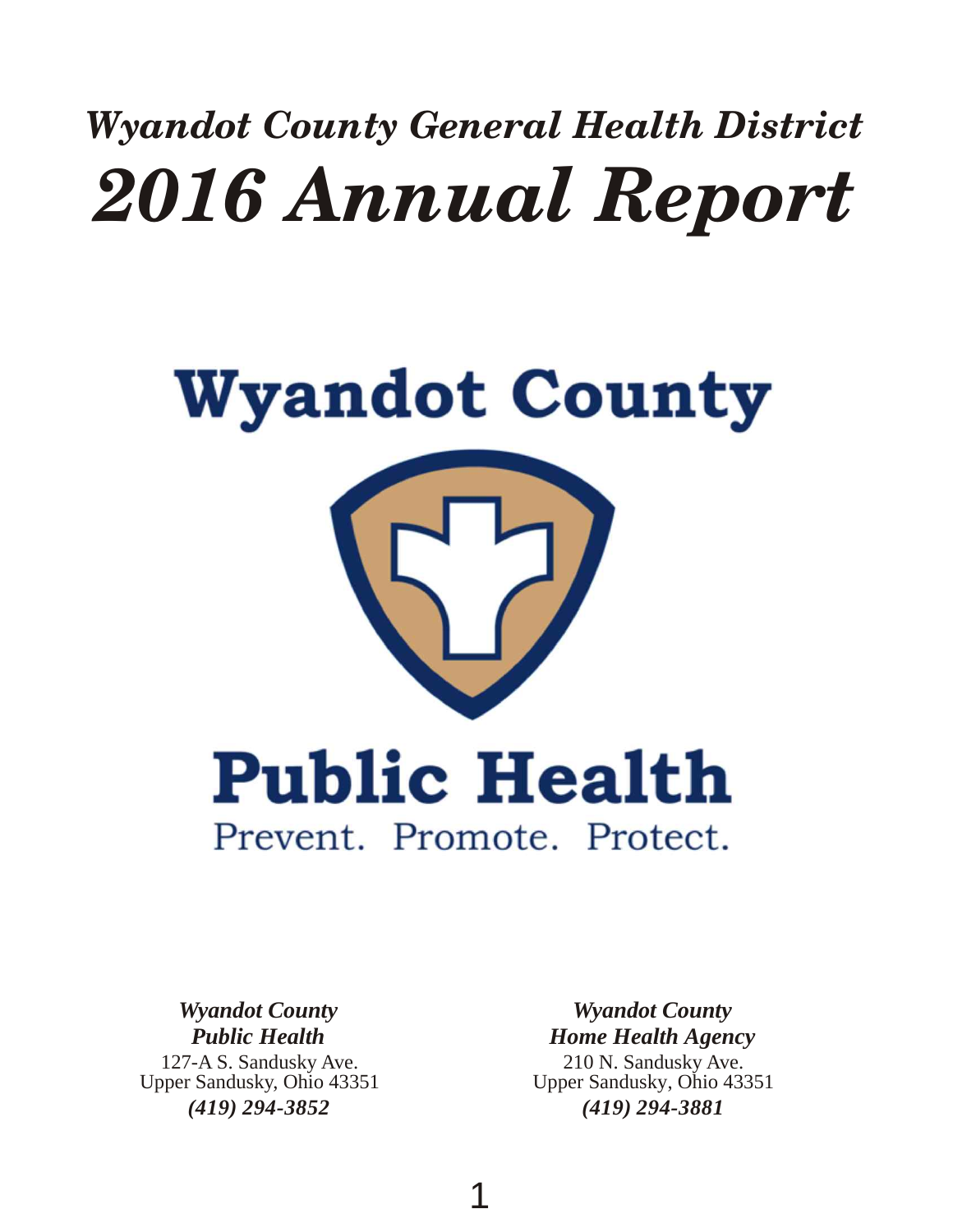# *Meet the Members of Our Board of Health* **2016 Wyandot County Board of Health**



# **Dr. Keri S. Harris, M.D., Health Commissioner Bill Aubry, Board Member, Dr. Harris was raised in Bucyrus, OH** and graduated **Bill Aubry, Board Member, Bill Aubry, Board Member,**

Dr. Harris was raised in Bucyrus, OH and graduated

She married Corey Harris and has 3 sons: Zachary (12), Chase (9), Brody (8). She loves: God, My family and friends, working out, (9), Brody (9). She loves: God, My family and friends, working out,<br>and golf! She has been on staff at Wyandot Memorial Hospital since<br>2006 as a primary care physician.

Dr. Harris has been medical director of hospice, medical director Joe grew up in rural north central Ohio. A resident of Pitter of negative and is currently medical director of pediatrics at Township, he and his wife Erin, Township, he and his wife Erin, of Ottawa, Canada, have<br>Mondot Memorial Hospital and Wyandot County Health<br>Wyandot Memorial Hospital and Wyandot County Health Wyandot Memorial Hospital and Wyandot County Health Commissioner since 2010. Commissioner since 2010.



Dr. Sberna joined the Board of Health December in Administration.<br>
2009.



**Ene Leonard, Vice President**<br> **Current Term 4/1/2014 -3/31/2019**<br> **Current Term 4/1/2014 -3/31/2019**<br>
Ene Leonard was born and raised in Carter County,<br>
Ene Leonard was born and raised in Carter County,<br>
Ene Leonard was a

and now keep busy with grandchildren and great-grandchildren. Ene replaced Sally Stutz on the Board of Health in 1995.

# **Health Commissioner Message Keri S. Harris, M.D.**<br>Wyandot County Public Health is on a mission to provide access

in Wyandot County. Within this year's annual report, you'll find community.<br>information related to these activities. While this report contains Wyand this reason, I choose to report to you regarding our collaborative efforts the strength of our local health department is built upon those relationships.<br>Only by working together as a Public Health System can we expect to

Wyandot County. Based upon the latest 2015 Community Health Assessment, which is a study conducted by the Health Alliance every



from Bucyrus High School. She did her undergrad Bill was born and raised in Toledo. He achieved his in Pharmacy from the University of Toledo, in Pharmacy from the University of Toledo, undergrad degree in Business and a Master's Degree in graduating magna cum laude with honors. She went Economics both from University of Toledo. Bill has been graduating magna cum laude with honors. She went and Economics both from University of Toledo. Bill has been<br>In arried to Kate Brazzill for 40 fun-loving vears. Together on to Medical School at The Ohio State University married to Kate Brazzill for 40 fun-loving years. Together College of Medicine and Public Health, and  $\blacksquare$ College of Medicine and Public Health, and they have 3 children, who are all raised and on their own. graduated cum laude and was inducted into Alpha graduated cum laude and was inducted into Alpha They moved to Upper Sandusky around 1986. Bill has Omega Alpha Honor Medical Society. She been a banker and for almost 29 years was a financial Omega Alpha Honor Medical Society. She been a banker and for almost 29 years was a financial completed her Residency at The Ohio State and advisor with Edward Jones & Co. He enjoys travel,

completed her Residency at The Ohio State advisor with Edward Jones & Co. He enjoys travel,<br>University (Internal Medicine) and Nationwide Children's Hospital Zumba reading and puzzles of all kinds. He does not enjoy the de University (Internal Medicine) and Nationwide Children's Hospital Zumba, reading, and puzzles of all kinds. He does not enjoy the dentist, (Pediatrics) and is double board certified in Internal Medicine and liver, rap musi (Pediatrics) and is double board certified in Internal Medicine and liver, rap music, or loud noises. Bill replaced Mary Beth Stinehelfer as a Roard Member on 3/19/2015 Board Member on 3/19/2015.



**Current Term 12/1/2016 - 3/31/2018**<br>Joe grew up in rural north central Ohio. A resident of Pitt leisurely walks in the countryside. Joe is a member of the **Dr. Sberna, President**<br> **Current Term 4/1/2012 - 3/31/2017**<br> **Current Term 4/1/2012 - 3/31/2017**<br> **Current Term 4/1/2012 - 3/31/2017**<br> **Conomics and a Master degree in Health** 

### **Dallas Risner, Board Member Current Term 4/1/2015 - 3/31/2020**

Dallas is a lifelong Wyandot County resident and a

three years, the major issues facing us at this time are: obesity, access to mental health services, substance abuse, and injury prevention. To address these issues, the Health Alliance drafted a Community Health Improvement Plan (CHIP), which was finalized in January of 2016. The Wyandot County Public Health is on a mission to provide access Current CHIP focuses on the four major areas of concern by implementing<br>to quality health services that positively impact each and every person eventeen differ seventeen different initiatives to improve health outcomes in our

information related to these activities. While this report contains Wyandot County Public Health enjoys many other partnerships. A few<br>general information regarding the number of services directly provided of these include general information regarding the number of services directly provided of these include the Early Childhood Coordinating Committee, Family and to the public, it does not reflect the true state of the health of Wyandot<br>Chil to the public, it does not reflect the true state of the health of Wyandot<br>County, or fully describe how staff continually works with other Suicide Prevention Coalition Our involvement with each of these groups County, or fully describe how staff continually works with other Suicide Prevention Coalition. Our involvement with each of these groups agencies to address the health needs of our communities, and when agencies to address the health needs of our community. As the saying enables us to be aware of the health needs of our communities, and when<br>goes "It takes a Village to raise a child," and the Health Department percessary goes "It takes a Village to raise a child," and the Health Department necessary, fill gaps or improve the services we provide. I believe that our alone cannot effectively address every health issue we encounter. For close alone cannot effectively address every health issue we encounter. For close partnerships with local stakeholders help define who we are, and that<br>this reason, I choose to report to you regarding our collaborative efforts t

local stakeholders.<br>Only by working together as a Public Health System can we expect to<br>One of the finest examples of Public Health collaboration lies<br>make significant changes that will positively affect the health of all One of the finest examples of Public Health collaboration lies make significant changes that will positively affect the health of all the within the Wyandot County Health Alliance. The Health Alliance, citizens of Wyandot within the Wyandot County Health Alliance. The Health Alliance, citizens of Wyandot County. We continue to be truly grateful for all the which is made up of over 20 local agencies and businesses, continually community supp which is made up of over 20 local agencies and businesses, continually community support we receive and are dedicated to the provision of quality identifies and addresses the most significant health issues facing public he public health services to our citizens. As we look to the future, Wyandot County Public Health will continue to expand our involvement with community partners to strengthen the health of our community.

**Mission Statement -** The Wyandot County Public Health is dedicated to providing health and safety services that positively impact the well-being of all citizens of Wyandot County.

2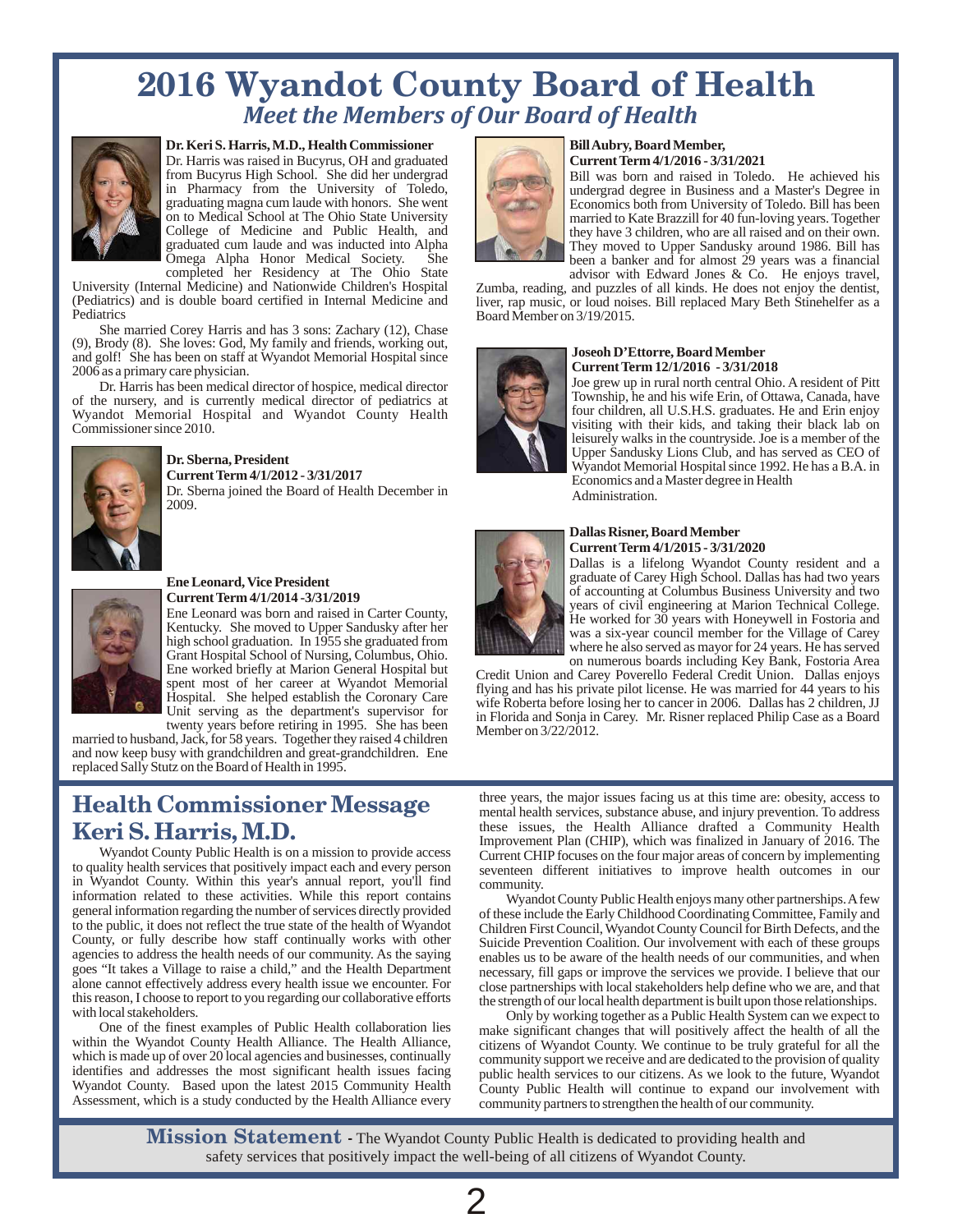# **Wyandot County Health Department Staff**



| Back Row:         | Jeffrey Ritchey, RS, Director of Environmental Health; Beth Bower, RN; Jeremiah Aigler, RS;                                                                                           |
|-------------------|---------------------------------------------------------------------------------------------------------------------------------------------------------------------------------------|
|                   | Kelli Owens, Billing Specialist; Claire Russell, Clerk                                                                                                                                |
|                   | <i>Middle Row:</i> Danielle Schalk, RS; Jane Shrider, Registrar and Administrative Assistant; Jodi Kimmel,<br>Clerk; Rachel Niederkohr, RN; Kayley Arthur, Clerk; Nanette Metzger, RN |
| <i>Front Row:</i> | Liz McDougle, RN; Darlene Steward, RN, Director of Nursing; Barbara Mewhorter,<br>Administrator; Arlene Schriner, RD, LD, Director of WIC                                             |

*Not pictured:* Laura Hoepf, LPN

# **Wyandot County Community Garden is Growing**

3

need for the availability of fresh produce to food insecure Eight local agencies accepted the challenge, which was to grow residents of Wyandot County in an effort to fight obesity and as much produce as possible for local food pantries, while improve overall wellness. This need was identified based on the maintaining the best looking box. Thr results of the 2012 Wyandot County Health Assessment. In from the community to monitor the boxes throughout the 2016, over 1000 pounds of fresh produce was raised in our summer, with a winner chosen at the end of the growing season. community garden and donated to 12 local agencies in Wyandot The winner of the garden box challenge was Help Me Grow. County. This achievement was accomplished by the expansion The Community Garden Committee looks forward to the of the existing growing area in the garden through the use of implementation of innovative gardening techniques every year. straw bales, and as the result of the first annual garden box In 2017, the gardening season will begin earlier with the challenge. These efforts helped to almost double the donation of addition of a 4'x 8' domed garden box. The domed garden box healthy fruits and vegetables throughout the county. will allow for community garden plants to be grown from seed.

growing area of the community garden, while reducing required patch at the east end of the garden lot. The pumpkins harvested maintenance, like weeding. These concepts were implemented from the garden will be used for a community wide event in the last year through a straw bale gardening demonstration project. fall. Straw bale gardening is a technique that allows the grower to The success of the Wyandot Community Garden is a direct raise crops without having to work the soil. The benefits include result of the time, materials and money donated by area less weeding, the ability to concentrate fertilizer around the residents, businesses, and community agencies. This growing plant, and the use of the straw bales as mulch for weed overwhelming community support helps us to achieve our goal control the next growing season. The primary disadvantage of providing fresh fruits and vegetables to area residents in need, identified, particularly during dry periods of the summer, is the and educating the public regarding innovative ways to produce need for continual watering. Based upon the results of the healthy foods. The Garden Committee would like to thank project, it was determined that the positives definitely everyone involved in this project for helping us help the outweighed the negatives.  $\blacksquare$ 

To help increase the amount of produce grown, and to promote healthy competition between agencies, the Community

In 2014, a community garden was established to address the Garden Committee held its first annual garden box challenge. maintaining the best looking box. Three judges were chosen

Volunteers continually attempt to enlarge the usable Visitors to the garden will also notice the addition of a pumpkin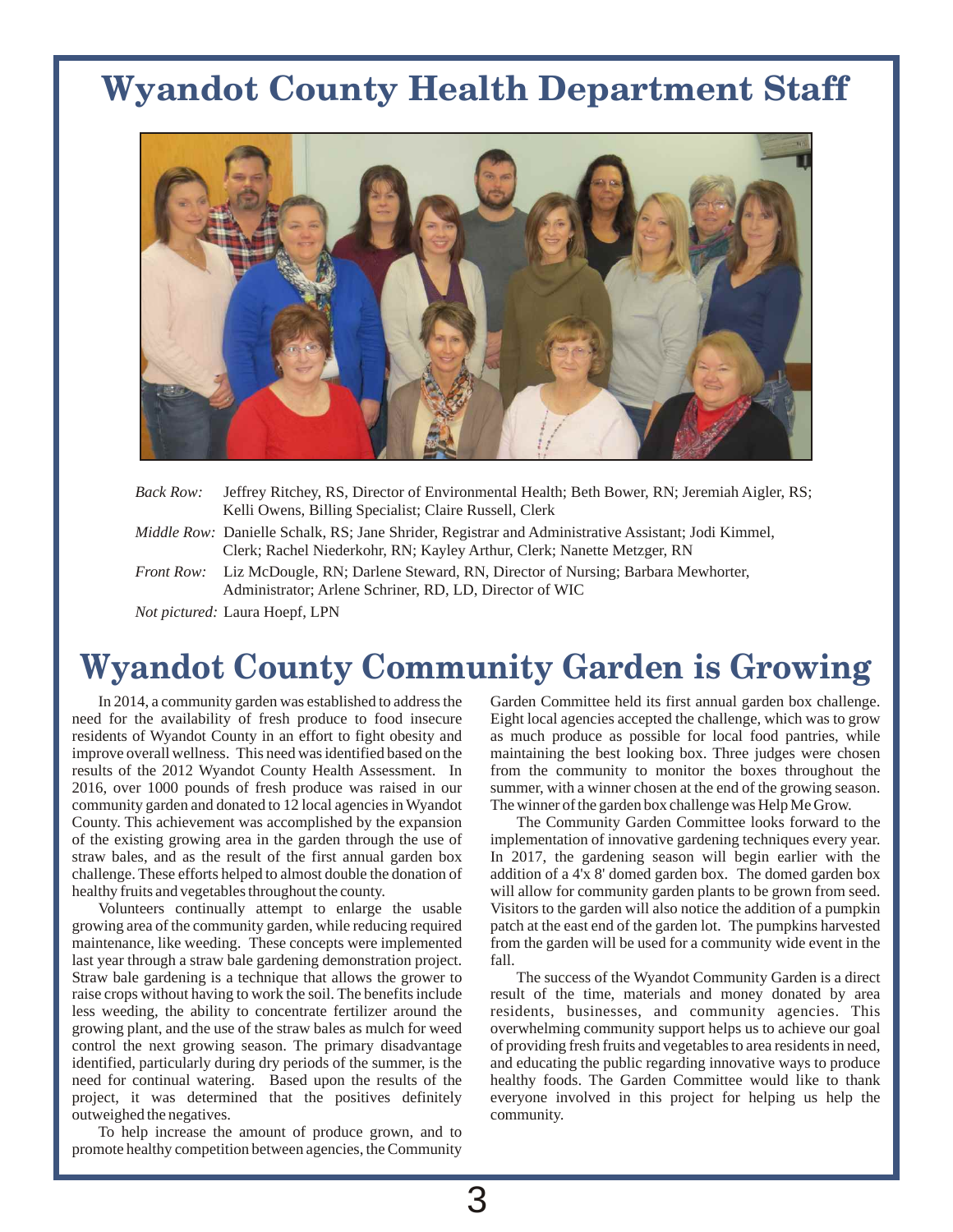# **Wyandot County Home Health Staff**



Carrie Aigler Administrative Assistant Bailey Price, STNA Home Health Aide Beth Gregory, RN Clinical Manager Amanda Reid, STNA Home Health Aide Heather Harmon, STNA Home Health Aide Sara Shaw, LPN Staff Nurse Anna James, RN Staff Nurse Ashley Siesel, RN Staff Nurse Teresa Lewallen, RN Staff Nurse Dionne Staley, MBA Business Manager Tammy Mooney, LPN Staff Nurse Phyllis Thiel, PCA Home Health Aide Elaine Niederkohr, STNA Home Health Aide Trae Turner, RN, BSN Regional Director Margaret Niederkohr, STNA Home Health Aide Madeline Webster, PCA Home Health Aide Minda Orians Billing/Medical Records Specialist Amanda West, RN Staff Nurse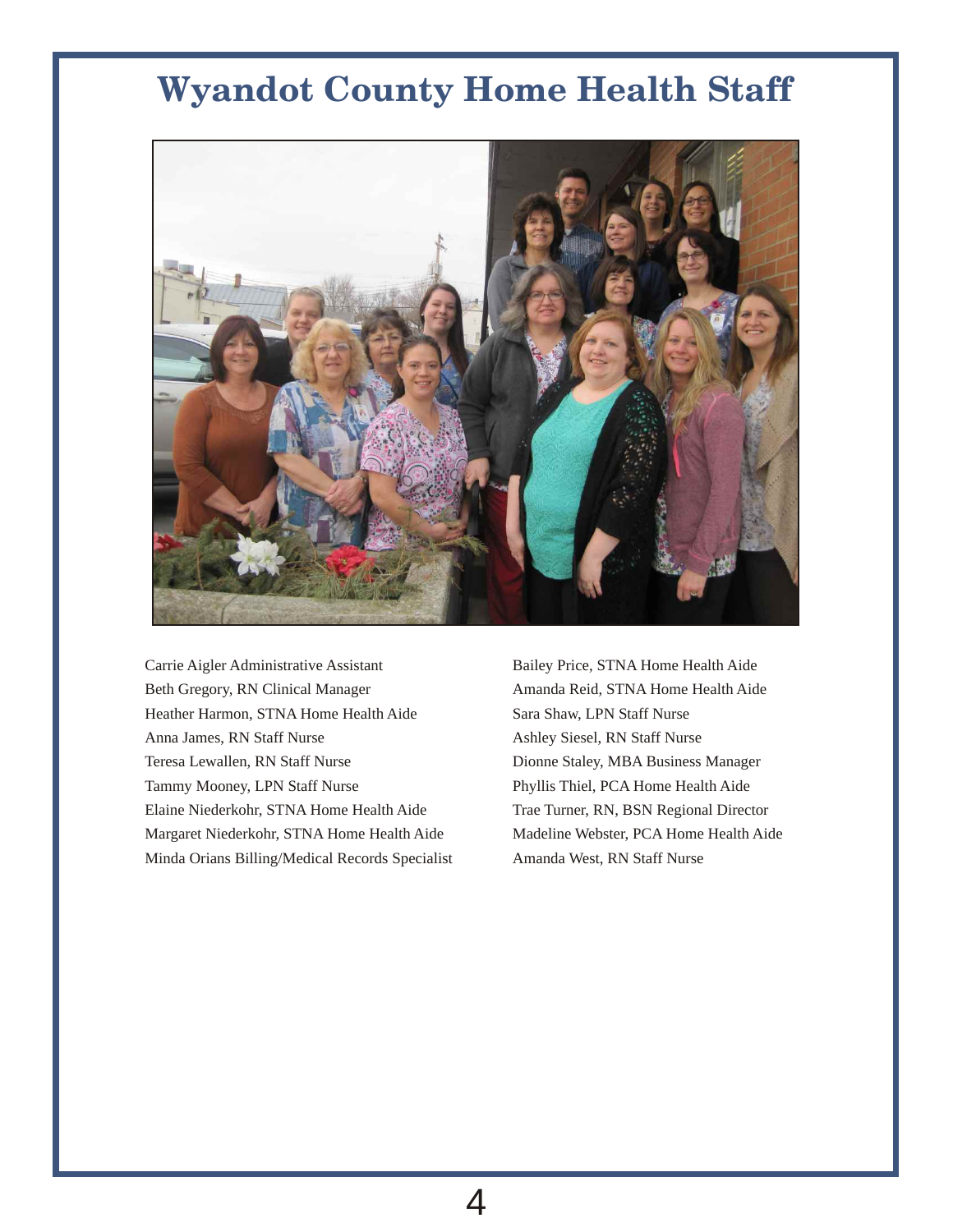# **Wyandot County Public Health Combined Finances**

# **2016 Revenue Sources**

| Health Dept. Charges for Service  \$429,748 |
|---------------------------------------------|
| Home Health Charges for Service \$935,689   |
| Fines, Licenses & Permits \$139,003         |
| Intergovernmental Apportionments \$71,828   |
| Intergovernmental Grants \$395,627          |
| Intergovernmental Other \$85,422            |
| Non Revenue Receipts \$68,059               |
| Commissioners Advance \$50,000              |
| <b>TOTAL REVENUE\$2,478,456</b>             |

# **Employees By Division**

| TOTAL EMPLOYEES 34                       |  |
|------------------------------------------|--|
|                                          |  |
| Vital Statistics/Administration Staff  2 |  |
| Public Health Nursing Staff 8            |  |
| Home Health Nursing and Aides Staff 18   |  |
| Environmental Health Staff 3             |  |



# **Grants & Intergovernmental Funds**

| Children & Family Health Services Grant \$36,589                                           |
|--------------------------------------------------------------------------------------------|
| Immunization Action Plan Grant  \$7,840                                                    |
|                                                                                            |
| EPA Mosquito Control Grant\$27,200                                                         |
|                                                                                            |
| Public Health Emergency Response Grant \$56,596                                            |
|                                                                                            |
| Reproductive Health & Wellness Grant \$23,274                                              |
| Safe Communities Grant \$20,157                                                            |
| Title IIIB $\ldots \ldots \ldots \ldots \ldots \ldots \ldots \ldots \ldots \ldots$ \$5,141 |
| Women Infants & Children Grant \$105,220                                                   |
|                                                                                            |

**TOTAL GRANTS . . . . . . . . . . . . . . . . . . . . \$395,627**



# **2016 Expenses**

| TOTAL EXPENSES $\ldots \ldots \ldots \ldots$ \$2,424,646 |  |
|----------------------------------------------------------|--|
|                                                          |  |
|                                                          |  |
|                                                          |  |
|                                                          |  |
|                                                          |  |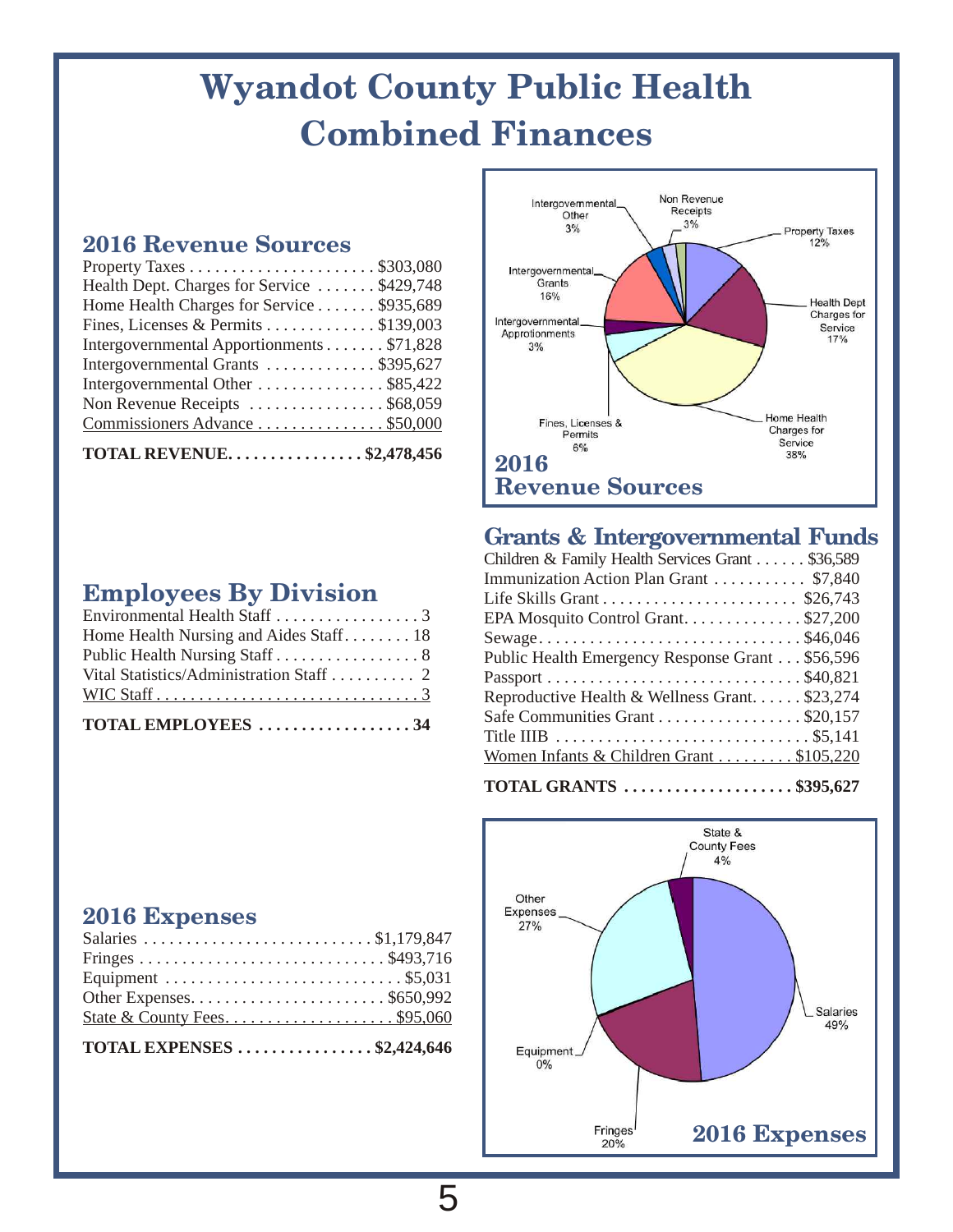# **Home Health Finances**

# **2016 Revenue Sources**

| Property Taxes\$0                         |  |
|-------------------------------------------|--|
| Health Dept Charges for Service\$0        |  |
| Home Health Charges for Service \$935,689 |  |
|                                           |  |
| Intergovernmental Apportionments. \$0     |  |
| Intergovernmental Grants\$45,962          |  |
| Intergovernmental Other \$0               |  |
| Non Revenue Receipts\$10,135              |  |
| Commissioners Advance \$50,000            |  |
|                                           |  |

| <b>TOTAL REVENUE.</b> $\dots\dots\dots\dots\dots$ \$1,041,786 |  |
|---------------------------------------------------------------|--|
|---------------------------------------------------------------|--|

# **Employees By Division**

| Home Health Nursing and Aides Staff  18 |  |  |  |  |
|-----------------------------------------|--|--|--|--|
|                                         |  |  |  |  |

# **2016 Grants & Intergovernmental Funds**

| TOTAL GRANTS\$45,926 |  |  |  |  |  |
|----------------------|--|--|--|--|--|
| Title IIIB\$5,141    |  |  |  |  |  |
| Passport \$40,821    |  |  |  |  |  |

# **2016 Expenses**

| TOTAL EXPENSES $\dots\dots\dots\dots$ \$1,021,456              |  |
|----------------------------------------------------------------|--|
|                                                                |  |
| Other Expenses $\dots \dots \dots \dots \dots \dots$ \$251,611 |  |
|                                                                |  |
|                                                                |  |
| Salaries\$533,836                                              |  |

**Public Health Accreditation**

# health departments in the United States. Public Health

Accreditation is the measurement of health department The accreditation process requires detailed<br>performance against a set of nationally recognized, documentation of policies and processes, detailed record performance against a set of nationally recognized, documentation of policies and processes, detailed record practice focused and evidence based standards. It is keeping and monitoring of public health performance continual development, revision, and distribution of standards. The accreditation process demands time and continual development, revision, and distribution of public health standards. The goal of the voluntary resources of the public health staff with no additional national accreditation program is to improve and protect state or federal compensation to complete the project. national accreditation program is to improve and protect state or federal compensation to complete the project.<br>the health of the public by advancing the quality of With the assistance of Marianne Shawley, RN, BA, a the health of the public by advancing the quality of With the assistance of Marianne Shawley, RN, BA, a the public bealth of the public bealth of the public beath of the public beath of the public beath of the public beath practice and performance of local and state public health contracted employee with accreditation experience, the departments while increasing accountability to Wyandot County Public Health staff continues to work departments while increasing accountability to

In 2015, the Ohio Department of Health achieved accreditation. To date in 2016, this brings the total



In 2013, the Public Health Accreditation Board was number of accredited public health departments in Ohio<br>ned to facilitate the standardization of all public to fourteen. Ohio Department of Health is requiring that formed to facilitate the standardization of all public to fourteen. Ohio Department of Health is requiring that health departments in the United States. Public Health all public health departments in Ohio be accredited by Department Accreditation has become the goal of all the year 2020. The ability to apply for state and federal local and state health departments across the country. <br>Accreditation is the measurement of health department<br>The accreditation process requires detailed

stakeholders.<br>In 2015, the Ohio Department of Health achieved of Health accreditation goal of 2020.

6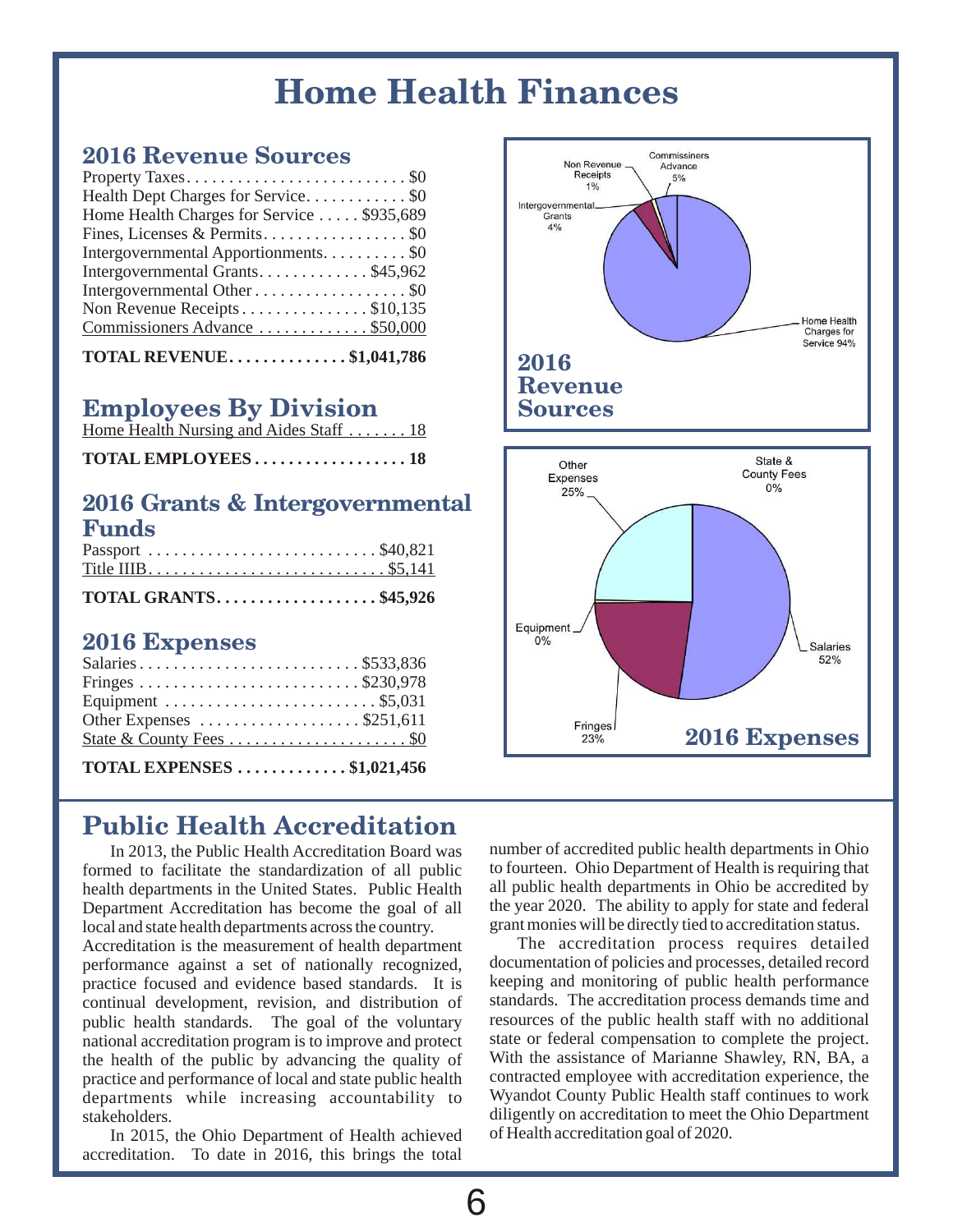# **Health Department Finances**

# **2016 Revenue Sources**

| Property Taxes \$303,080                   |  |
|--------------------------------------------|--|
| Health Dept. Charges for Service \$429,748 |  |
| Fines, Licenses & Permits  \$139,003       |  |
| Intergovernmental Apportionments \$71,828  |  |
| Intergovernmental Grants\$349,665          |  |
| Intergovernmental Other  \$85,422          |  |
| Non Revenue Receipts \$57,924              |  |
|                                            |  |
|                                            |  |

**TOTAL REVENUE. . . . . . . . . . . . . . \$1,436,670**

**Employees By Division**

Environmental Health Staff. . . . . . . . . . . . . . . . . 3 Public Health Nursing Staff . . . . . . . . . . . . . . . 8 Vital Statistics/Administration Staff . . . . . . . . . . 2 WIC Staff . . . . . . . . . . . . . . . . . . . . . . . . . . . . . . 3 **TOTAL EMPLOYEES . . . . . . . . . . . . . . . . . . 16**



# **Grants & Intergovernmental Funds**

| Children & Family Health Services Grant \$36,589 |
|--------------------------------------------------|
| Immunization Action Plan Grant  \$7,840          |
|                                                  |
| EPA Mosquito Control Grant\$27,200               |
|                                                  |
| Public Health Emergency Response Grant \$56,596  |
| Reproductive Health & Wellness \$23,274          |
| Safe Communities Grant \$20,157                  |
| Women Infants & Children Grant  \$105,220        |
|                                                  |

# **TOTAL GRANTS . . . . . . . . . . . . . . . . . . . . \$349,665**



# **2016 Expenses**

| Other Expenses \$399,381    |
|-----------------------------|
| State & County Fees\$95,060 |
|                             |

**TOTAL EXPENSES . . . . . . . . . . . . . \$1,403,190**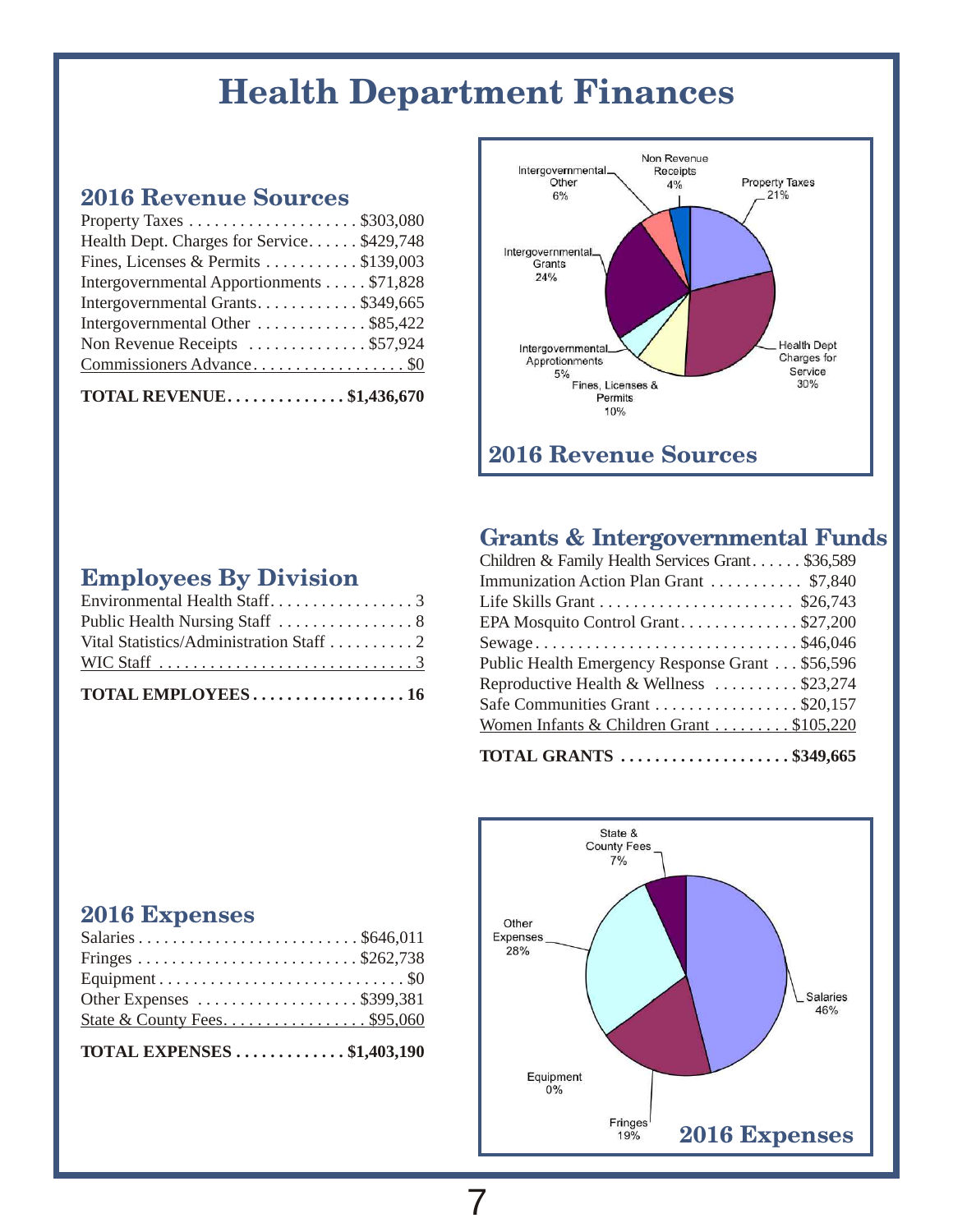# **2016 Public Health Nursing**

### *Help Me Grow Home Visiting*

Help Me Grow Home Visiting Program. This evidence based financially prepared to become parents, lowering the risk of program promotes healthy growth and development for babies and adverse perinatal and birth outcomes. Physical exams, Frogram promotes healthy growth and development for babies and<br>young children. First time expectant or new parents are provided the contraceptive options, STD testing and treatment and pregnancy<br>education and support they education and support they need to be prepared for the birth of their testing are provided. Fees for services are based on family size<br>child. Home visiting also provides ongoing education and support to and income. No one child. Home visiting also provides ongoing education and support to and income. No one is denied services due to inability maximize a child's health and development up to 3 years of age. Clinics are held the first and thir maximize a child's health and development up to 3 years of age. Goals include: Increase healthy pregnancies; Improve parenting confidence and competence; Increase family connectedness to community and social supports; Improve child health, development In our efforts to reduce the percentage of children who are and readiness. During 2016 our caseload continued to increase along overweight, nurses implemente and readiness. During  $2016$  our caseload continued to increase along with a  $47\%$  increase in client visits. Funding is received from the Ohio with a 47% increase in client visits. Funding is received from the Ohio based nutrition education program, to 2nd grade students at

### *Immunization Program*

The goal for immunizations is to reduce and eliminate vaccine Funding for this initiative was provided through the Child and preventable diseases in children, adolescents and adults. Vaccines are Family Health Services (CF preventable diseases in children, adolescents and adults. Vaccines are Family He<br>constantly changing and keeping up with the changes can be of Health. constantly changing and keeping up with the changes can be challenging. Our nurses are a resource for providers and residents who have questions about immunizations. 2016 was a major transition for the health department's immunization program. Partnering with the Blessings in a Backpack program provides Effective January 1, 2016, the Ohio Department of Health no longer students in grades K-5 who are on free and/or reduced lunch, provides local health departments vaccine for children under 19 years supplemental foods on weekends through the school year, of age who have private medical insurance; only providing vaccine reducing food insecurity among for children who are uninsured, underinsured or on Medicaid. program is implemented at South, Union and Carey schools. Vaccine must be purchased for those with private health insurance. Funding is provided through the Mate Vaccine must be purchased for those with private health insurance. Funding is provided through the Maternal Child He<br>We are contracted with several private insurance companies to (MCHP) grant from the Ohio Department of He We are contracted with several private insurance companies to (MCHP) grant from the Ohio Department of Health. comply with this change. We had a 27% increase in the number of clinic attendees and a 13% increase in vaccines given during 2016.

Appointment clinics are held on Mondays 12-6 pm and Fridays 9-<br>11:30 am and 1-4 pm at the health department and on the 2nd Monday<br>special healthcare needs. Registered Nurses link families to a 11:30 am and 1-4 pm at the health department and on the 2nd Monday special healthcare needs. Registered Nurses link families to a

### *LifeSkills*

The LifeSkills Training Program is an evidence based tobacco/drug prevention program facilitated by trained public health nurses. LifeSkills addresses important factors that lead adolescents to use one or more drugs by teaching them a combination of health information, general life skills and drug resistance skills. Classes are presented to health department is authorized by the Ohio Revised Code to students in grades 3, 4, 5 at East, South, Mohawk, Carey, OLC; grades report to ODH case students in grades 3, 4, 5 at East, South, Mohawk, Carey, OLC; grades report to ODH case reports of specific infectious diseases and 3, 4, 5, 6 at St. Peter's and Grades 3, 4, 5, 6 and 8 at Union. Funding is 3, 4, 5, 6 at St. Peter's and Grades 3, 4, 5, 6 and 8 at Union. Funding is outbreaks in an effort to prevent the spread of disease and provided through the Mental Health & Recovery Services Board of ultimately eliminate some diseases. Each case that is reported to

### *School Nursing*

School nursing contracts include Angeline, Carey, Our Lady of information is entered into the Ohio Disease Reporting System Consolation, Upper Sandusky and St. Peter's. School nurses are an (ODRS), a real time secure acces Consolation, Upper Sandusky and St. Peter's. School nurses are an integral part of health promotion within the school community, integral part of health promotion within the school community, to report infectious diseases, allowing immediate access to providing guidance to school administration and staff regarding a infectious disease reports 24/7. The top three reportable variety of day to day health issues. Daily services are provided to infections in 2016 were Hepatitis C, Chlamydia and students with special health care needs along with consultation of Campylobacter. student's various health complaints. Annual training to school staff is completed prior to the start of each school year, fulfilling OSHA requirements, reviewing Exposure Control Plan and Medication Wyandot County Health Alliance consists of entities, businesses Administration Training. School nurses monitor every student's and private citizens within Wyandot County dedicated to Administration Training. School nurses monitor every student's and private citizens within Wyandot County dedicated to immunization status; completing the annual mandatory state enhancing the quality of life in our communi immunization report. Screening programs include hearing, vision and<br>scoliosis of select grades. Class presentations concerning growth and<br>our general health status as a community; identify gaps in services scoliosis of select grades. Class presentations concerning growth and development, hygiene, puberty, sexual health and dental health are development, hygiene, puberty, sexual health and dental health are and unmet needs; and help to identify and focus priority areas of presented throughout the year. Angeline School nursing includes concern as community members. The 2016-18 Community guidance to staff to fulfill Delegated Nursing requirements for Health Improvement Plan (CHIP) priorities align perfectly with students and clients along with completion of required medication state and national priorities students and clients along with completion of required medication state and national priorities. The four strategies established by the evaluations for clients who live in group home settings.<br>Alliance include: Decrease Ob

## *Family Planning*

The Reproductive Health and Wellness Program grant provides are active in the implementation of action steps of the CHIP.<br>Screening, treatment, referral and education for females and males 13<br>metals are held quarterly, con bears and older through the Family Planning Clinic. This program<br>improves the overall health and well-being of women, men and<br>course are being addressed in the best possible way. The complete<br>children by improving health c

reproductive life plan allows individuals the opportunity to determine when and if they are physically, emotionally and The health department is the Contract Manager for Wyandot County's determine when and if they are physically, emotionally and

### *Nutrition Education*

Department of Health. Carey, Mohawk, St. Pete and Upper Schools during the 2015-16 school year. Students were educated on identifying food groups; foods with sugar and fats; and the importance of physical activity.

*Blessings in a Backpack*<br>Partnering with the Blessings in a Backpack program provides reducing food insecurity among Wyandot County children. The program is implemented at South, Union and Carey schools.

### *Children with Medical Handicaps (CMH)*

CMH is a state administered program that assists parents with of each month 2-6 pm at the Carey Depot.<br>
network of quality providers, providing case management, support and access appropriate sources of payment for medical services.

*Communicable Disease Reporting* part of protecting the health of Wyandot County residents. The health department is authorized by the Ohio Revised Code to provided through the Mental Health & Recovery Services Board of ultimately eliminate some diseases. Each case that is reported to the health department is investigated by a public health nurse to the health nurse to ensure persons are informed, treated and provided education to assure that proper measures are taken to not spread disease. Case

*Wyandot County Health Alliance (WCHA)* Alliance include: Decrease Obesity; Increase Mental Health Services; Decrease Substance Abuse; and Increase Injury Prevention. We are fortunate to have community partners who are active in the implementation of action steps of the CHIP.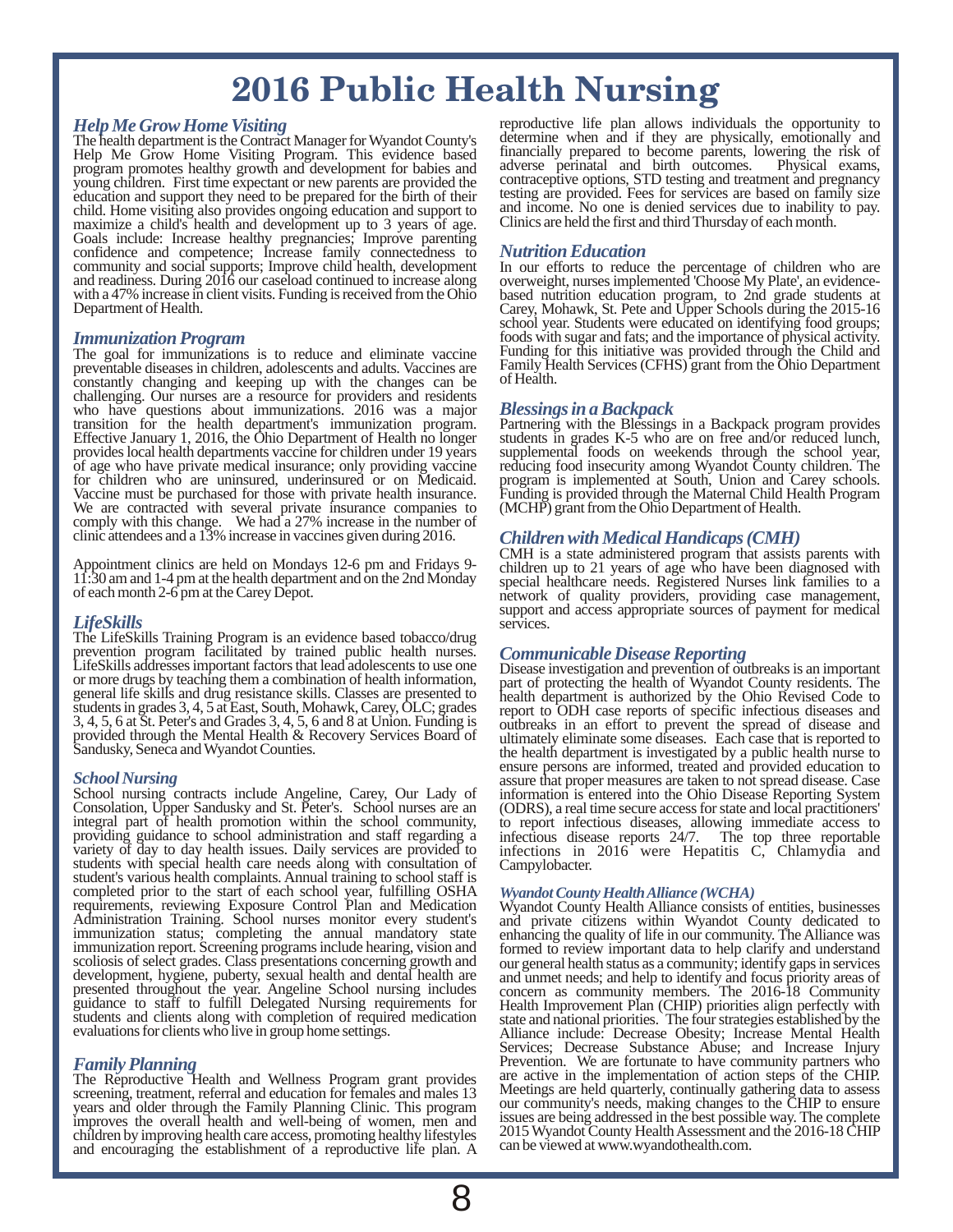# **2016 Environmental Report**

### *Environmental Health Division*

The Environmental Division is responsible for the licensing and inspection of food service and retail food establishments, home sewage treatment systems, private water systems, campgrounds, existing mosquito programs in the county, and to obtain public pools, tattoo and body piercing operations and solid waste educational materials for the public. public pools, tattoo and body piercing operations and solid waste educational materials for the public. Both of these activities are facilities. The Department also inspects manufactured home parks vital to the Health Dist facilities. The Department also inspects manufactured home parks vital to the Health District's and schools, and investigates animal bites, nuisances, and smoke-<br>should it become localized. and schools, and investigates animal bites, nuisances, and smokefree workplace complaints. In addition, we conduct emergency planning, coordinate safe communities grant activities, and conduct animal and vector-borne disease testing and surveillance. Throughout the year the Environmental Health Division worked

### *Septic System Operational Permit Planning*

stakeholders to initiate a mandatory operation and maintenance<br>(O&M) permitting program for all existing sewage treatment local groups, and the general public, with presentations on (O&M) permitting program for all existing sewage treatment local groups, and the general systems. The proposed O&M program plan is in the final phases environmental health topics. systems. The proposed  $O\&M$  program plan is in the final phases of drafting, and includes feedback from local stakeholders, including government officials, realtors, septic contractors and others. Some of the key requirements include: mechanisms to permit existing systems; basic system maintenance; minimum permit existing systems; basic system maintenance; minimum Grant, 2016 was the last year that home radon test kits were made system evaluation requirements; and the provision of homeowner available to homeowners through th system evaluation requirements; and the provision of homeowner available to homeowners through the Local Health Department at education. Prior to implementing the program plan, the Health no cost. Since 2009, over 600 free education. Prior to implementing the program plan, the Health no cost. Since 2009, over 600 free radon test kits have been<br>Department will collaborate with stakeholders and septic service provided to homeowners by Wyandot Department will collaborate with stakeholders and septic service provided to homeowners by Wyandot Public Health through an providers to obtain final feedback. It is our hope to roll the new Ohio Department of Health Grant providers to obtain final feedback. It is our hope to roll the new Ohio Department of Health Grant. Of those submitted for system out this summer.

### *Septic Systems Replacement Grant*

Home Sewage Treatment System (HSTS) repair/replacement problem. In the future, home owners may continue to contact grant from the Ohio EPA. The purpose of the grant is to assist low Wyandot County Public Health for general grant from the Ohio EPA. The purpose of the grant is to assist low Wyandot County Public Health for general radon information, and moderate income individuals with the cost of and can check the availability of free or disc and moderate income individuals with the cost of and can check the availability of free or discounted radon test kits repairing/replacing failed septic systems. Eligibility for the grant directly through the Ohio Departmen repairing/replacing failed septic systems. Eligibility for the grant directly through the is based on income and the number of individuals living in the www.odh.ohio.gov. is based on income and the number of individuals living in the home. As of January, the program has assisted with the replacement of 3 septic systems. Six other systems are being designed or are awaiting installation, and 3 homeowners are in the designed or are awaiting installation, and 3 homeowners are in the Last year, Health District staff conducted over 400 local food process of applying for the grant. In addition to last year's grant operation inspections an award, the Health Department has also received \$150,000 in State's Environmental Health Data System. EHDS is an Ohio funding for 2017. Grant applications can be obtained through the enables inspectors to create electronic inspection reports that can<br>Health Department or by contacting the Sandusky River be accessed by the public via the i Health Department or by contacting the Sandusky River Watershed.

### *Safe Communities Grant Program*

Safe Communities is a grant funded program aimed at reducing motor vehicle injuries and fatalities by working with coalition partners to educate the public. Unfortunately, in 2016, there were emergency response partners to prepare for, and respond to, two traffic fatalities on Wyandot County roadways. Although this emergency situations. In 2016, two traffic fatalities on Wyandot County roadways. Although this emergency situations. In 2016, the department continued to is half the number that occurred in 2015, two deaths are still two partner with the local EMA and Wyandot Memorial Hospital to too many. Both fatal accidents were associated with US 23, which implement the WENS system. WENS is a web based system used<br>highlights the dangers associated with the existing at-grade to send emergency messages to the pub crossings throughout the county. To reduce future incidents, the coalition will be urging the public to use established overpasses when traveling, or crossing major interstates, and stress caution when using existing at grade crossings. Help us make 2017 the when using existing at grade crossings. Help us make 2017 the will continue to support the implementation of WENS and looks safest ever by talking with your family and friends about traffic forward to working with our part safety, it might just save a life. public's health.

*Vector Borne Disease Surveillance Program Environmental Health Outreach Activities* virus, Wyandot County Public Health worked hard to expand our existing vector borne disease surveillance program to include Aedes albopictus mosquitoes, a potential vector for the disease. Zika Virus is an infection spread mostly by the bite of an infected mosquito, and can affect pregnant woman by causing certain birth defects. Although there have been no locally acquired cases in Ohio, knowing the natural population of the mosquito that may spread the disease is essential to preventing future cases. In

addition to expanding mosquito testing, the Health Department also worked with the City of Upper Sandusky and Village of Carey to obtain over \$20,000 in grant dollars to supplement existing mosquito programs in the county, and to obtain

### *Environmental Health Outreach Activities*

Some of the significant highlights from 2016 are listed below. hard to provide public health information to the community. These activities included publishing health and safety related articles in local newspapers, and regularly updating public health Last year, Wyandot County Public Health began working with messages on our website and Facebook page. As always, the stakeholders to initiate a mandatory operation and maintenance Environmental Health Division is ready and

*Radon Program Update* laboratory testing by residents, roughly 40% of the homes showed radon levels at, or above, the recommended USEPA level for indoor environments. Radon is the second leading cause of lung cancer, and testing is the only way to know if you have a In 2016, Wyandot County Public Health received a \$150,000 lung cancer, and testing is the only way to know if you have a Home Sewage Treatment System (HSTS) repair/replacement problem. In the future, home owners may contin

### *Food Service Program*

operation inspections and entered the reports into EHDS, the Department of Health licensing and inspection system that enables inspectors to create electronic inspection reports that can reports, visit Wyandot County Public Health's food information page at www.wyandothealth.com.

*Emergency Response* to send emergency messages to the public, or select populations of the public, via text message, email and phone. The system enables first responders to notify the public faster, and with the best information, during disaster situations. The Health District forward to working with our partnering agencies to protect the

Throughout the year, the Environmental Health Division worked hard to provide public health information to the community. These activities included publishing health and safety related articles in local newspapers, and regularly updating public health messages on our website and Facebook page. As always, the Environmental Health Division is ready and willing to provide local groups, and the general public, with presentations on environmental health topics.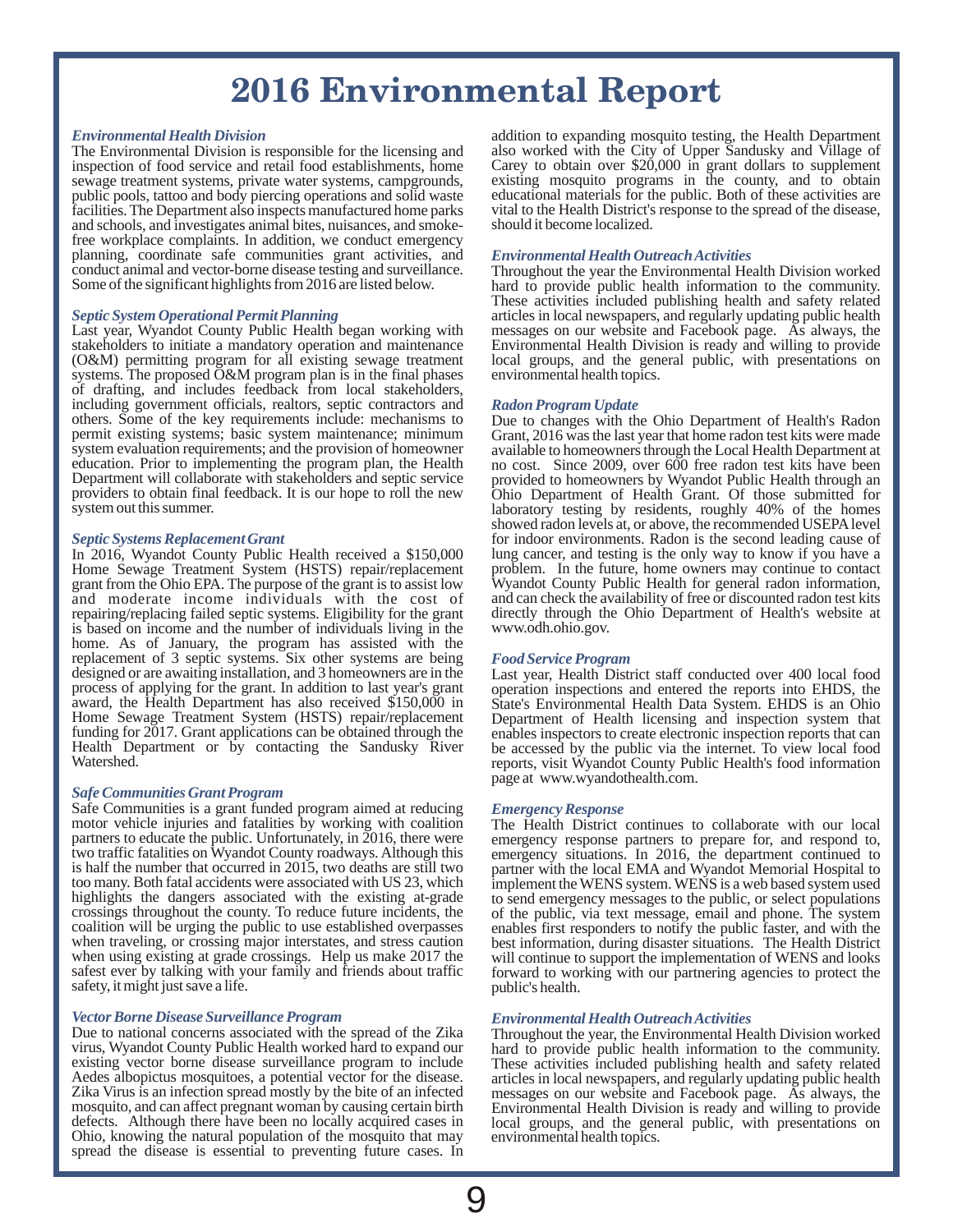# **Wyandot County WIC Program 2016**

WIC is a special supplemental food and nutrition education counseling at their mid certification visits.<br>program that serves Women, Infants, and Children. The program The Wyandot County WIC staff w program that serves Women, Infants, and Children. The program The Wyandot County WIC staff works closely with many works by providing nutrition education as a means of preventive partnering agencies to insure that WIC part works by providing nutrition education as a means of preventive partnering agencies to insure that WIC participants are receiving healthcare, referrals to coordinating agencies and nutritious foods the services they need t to pregnant and breastfeeding women, post-partum women, infants families. We refer participants to a variety of agencies and services and children up to age 5 years. In 2016, an average of 358 Wyandot in the county. A popu

to feed an infant. Wyandot County WIC has one certified lactation counselor available on staff to assist with any questions or concerns WIC Services are available Tuesday, Wednesday, and pregnant or breastfeeding mothers may have. Breastfeeding Thursday at the Wyandot County Health Depar pregnant or breastfeeding mothers may have. Breastfeeding initiation rates remain stable at about 55%.

WIC is funded through a grant from the United States Department of Agriculture. Approximately \$283,000 federal tax Department of Agriculture. Approximately \$283,000 federal tax Potential participants qualifying for Medicaid and food assistance dollars dollars dollars dollars equality for WIC. Funding is provided to serve all eligible dollars were returned to Wyandot County in the form of food dollars qualify for WIC. Funding is provided to serve all eligible and grant funds to assist WIC participants during 2016. participants. WIC serves traditional as Participants redeemed \$142,661 worth of WIC benefits at Wyandot families. County grocery stores in 2016. This is a 14% decrease from 2015. participants.<br>Decreasing caseload both nation and statewide is a contributing Early in Decreasing caseload both nation and statewide is a contributing Early in 2016, WIC had a staff change. If you have any factor in the decrease for 2016. Foods eligible for the WIC program questions about the WIC program, pl include low fat milk, eggs, iron fortified breakfast cereals, canned or dried beans, peanut butter, fresh, frozen or canned fruits and vegetables, unsweetened juice, whole grain breads, tortillas, brown rice or oatmeal and infant formula (when indicated). The formula **Participants Served by Townships** bid process saw the first change in twenty-five years in the primary formula provider. Infants over six months of age are also eligible for Beech Nut baby food in 4 ounce jars and Gerber infant cereal.

In 2016, an upgrade to the WIC certification system now allows for easy identification of high risk participants and has expanded the number of qualifying nutritional reasons. Retention of children ages two through five is a continued focus and there are incentives offered for those who are finishing their WIC eligibility. Postpartum women with high weight gain in pregnancy are offered

the services they need to promote healthy life styles for their and children up to age 5 years. In 2016, an average of 358 Wyandot in the county. A popular quarterly activity is a joint playdate with County residents were receiving WIC benefits each month. the Help Me Grow program. Pub nty residents were receiving WIC benefits each month. the Help Me Grow program. Public health staff nurses are<br>Breastfeeding is encouraged as the normal and healthiest way available during most WIC clinic hours to insure t available during most WIC clinic hours to insure that participants are up to date with immunizations.

> lunch hours are available by appointment. Upper income limits for the WIC Program are generous and increase with family size. participants. WIC serves traditional as well as non-traditional families. Translators are available for Spanish speaking

> questions about the WIC program, please call our new dietician director Arlene Schriner, RD, LD, at 419-294-3341.

| Antrim Twp. $\ldots$ 12 |  |
|-------------------------|--|
| Crane Twp. $\ldots$ 151 |  |
| Crawford Twp. 80        |  |
| Eden Twp. $\ldots$ 16   |  |
| Jackson Twp $\ldots$ 2  |  |
| Marseilles Twp. 1       |  |
| Mifflin Twp. $\ldots$ 3 |  |

| Antrim Twp. $\ldots$ 12    | $Pitt \, \text{Twp.} \ldots \ldots \ldots \ldots \text{!}$   |
|----------------------------|--------------------------------------------------------------|
| Crane Twp. $\ldots$ 151    | Richland Twp. $\ldots \ldots 5$                              |
| Crawford Twp. $\ldots$ 80  | $\text{Ridge}\,\text{Twp.}\quad \ldots \quad \ldots \quad 0$ |
| Eden Twp. $\ldots$ 16      | Salem Twp. $\ldots$ $\ldots$ $\ldots$ 14                     |
| Jackson Twp2               | Sycamore Twp. $\ldots$ . 27                                  |
| Marseilles Twp. $\ldots$ 1 | Tymochtee Twp. $\ldots$ . 3                                  |
|                            |                                                              |

# **Causes of Death 2016**

| Accidents                                      | Dementia                          |
|------------------------------------------------|-----------------------------------|
| Car-Blunt Force Trauma  1                      | Diabetes                          |
| Morphine Toxicity 2                            | Dysphasia                         |
|                                                | Emphysema                         |
| Anorexia 1                                     | Gangrene                          |
| Brain Hemorrhage 1                             | GI Bleed                          |
|                                                | Hypoxia                           |
| Cancer                                         | Liver Failure                     |
| Adenocarcinoma 1                               | Malnutrition                      |
| Adrenocortical Carcinoma 1                     | Mental Retardation/DD             |
|                                                | Oropharngeal Dysphasia            |
|                                                | Parkinson's                       |
| $Cervix \ldots \ldots \ldots \ldots \ldots 1$  | Pneumonia                         |
|                                                | Pulmonary                         |
| Hepatocellular Carcinoma 1                     | Pulmonary Thromboemboli           |
| Kidney $\dots \dots \dots \dots \dots \dots 1$ | Renal/Kidney.                     |
| Leiomyosarcoma $\ldots \ldots \ldots 1$        | Respiratory Failure               |
|                                                | Senescence                        |
| Myeloid Leukemia  1                            | Sepsis/Septicemia $\ldots \ldots$ |
| Myeloma1                                       | Sequelae of Guillain-Barre        |
| Non-Hodgkin Lymphoma1                          | $Symdrome. \ldots \ldots$         |
| Ovarian4                                       | Stroke                            |
| Pancreatic 1                                   | Suicide                           |
|                                                | Alcohol/Medication Over           |
| Stomach 2                                      | Asphyxiation                      |
|                                                |                                   |
| Cardiac/Heart  63                              | <b>NOTE:</b> Due to space limita  |
| Cirrhosis of Liver  1                          | the causes of death have          |

| Accidents<br>Car-Blunt Force Trauma  1<br>Morphine Toxicity 2<br>Anorexia 1 | Dysphasia $\ldots \ldots \ldots \ldots \ldots 1$<br>Emphysema1<br>Gangrene $\dots \dots \dots \dots \dots \dots 1$ |
|-----------------------------------------------------------------------------|--------------------------------------------------------------------------------------------------------------------|
| Brain Hemorrhage1                                                           | GI Bleed $\ldots \ldots \ldots \ldots \ldots 2$                                                                    |
| Brain Hypoxia 1                                                             |                                                                                                                    |
| Cancer                                                                      | Liver Failure $\dots \dots \dots \dots \dots 1$                                                                    |
| Adenocarcinoma1                                                             |                                                                                                                    |
| Adrenocortical Carcinoma1                                                   | Mental Retardation/DD1                                                                                             |
|                                                                             | Oropharngeal Dysphasia1                                                                                            |
|                                                                             | Parkinson's $\dots\dots\dots\dots\dots2$                                                                           |
| $Cervix \ldots \ldots \ldots \ldots \ldots 1$                               |                                                                                                                    |
|                                                                             | Pulmonary $\dots \dots \dots \dots \dots \dots 11$                                                                 |
| Hepatocellular Carcinoma 1                                                  | Pulmonary Thromboembolism. 1                                                                                       |
| Kidney $\dots \dots \dots \dots \dots \dots 1$                              | Renal/Kidney13                                                                                                     |
| Leiomyosarcoma $\ldots \ldots \ldots 1$                                     | Respiratory Failure 1                                                                                              |
|                                                                             | Senescence $\dots\dots\dots\dots\dots3$                                                                            |
| Myeloid Leukemia  1                                                         | Sepsis/Septicemia $\dots \dots \dots 1$                                                                            |
|                                                                             | Sequelae of Guillain-Barre                                                                                         |
| Non-Hodgkin Lymphoma1                                                       |                                                                                                                    |
| Ovarian 4                                                                   | Stroke11                                                                                                           |
| Pancreatic 1                                                                | Suicide                                                                                                            |
|                                                                             | Alcohol/Medication Overdose 1                                                                                      |
| Stomach 2                                                                   | Asphyxiation $\ldots \ldots \ldots \ldots 1$                                                                       |
| $COPD$ 4                                                                    |                                                                                                                    |
| Cardiac/Heart  63                                                           | <b>NOTE:</b> Due to space limitations                                                                              |
| Cirrhosis of Liver  1                                                       | the causes of death have been                                                                                      |
| Coronary Syndrome $\dots \dots 1$                                           | categorized accordingly.                                                                                           |

# **2016 Vital Statistics**

|  | Male $\ldots \ldots \ldots \ldots \ldots \ldots \ldots$ . 78 |
|--|--------------------------------------------------------------|
|  | Burial Permits Issued 263                                    |
|  |                                                              |
|  | Certified Deaths Issued  620                                 |

**NOTE:** The birth and death numbers do not include the occurrences of Wyandot County residents taking place outside Wyandot County.

*The Vital Statistics Department of Wyandot County Health Department records all births and deaths occurring in Wyandot County and forwards this information to the Bureau of Vital Statistics in Columbus, Ohio.*

*Certified copies are issued at \$27.00 each, of which \$3.00 is submitted to the State of Ohio for the "Children's Trust Fund" and \$1.50 is submitted to the State of Ohio for the "Family Violence Prevention Fund." Also, \$9.00 of each certificate will be used solely toward the modernization and automation of the system of vital records in Ohio.*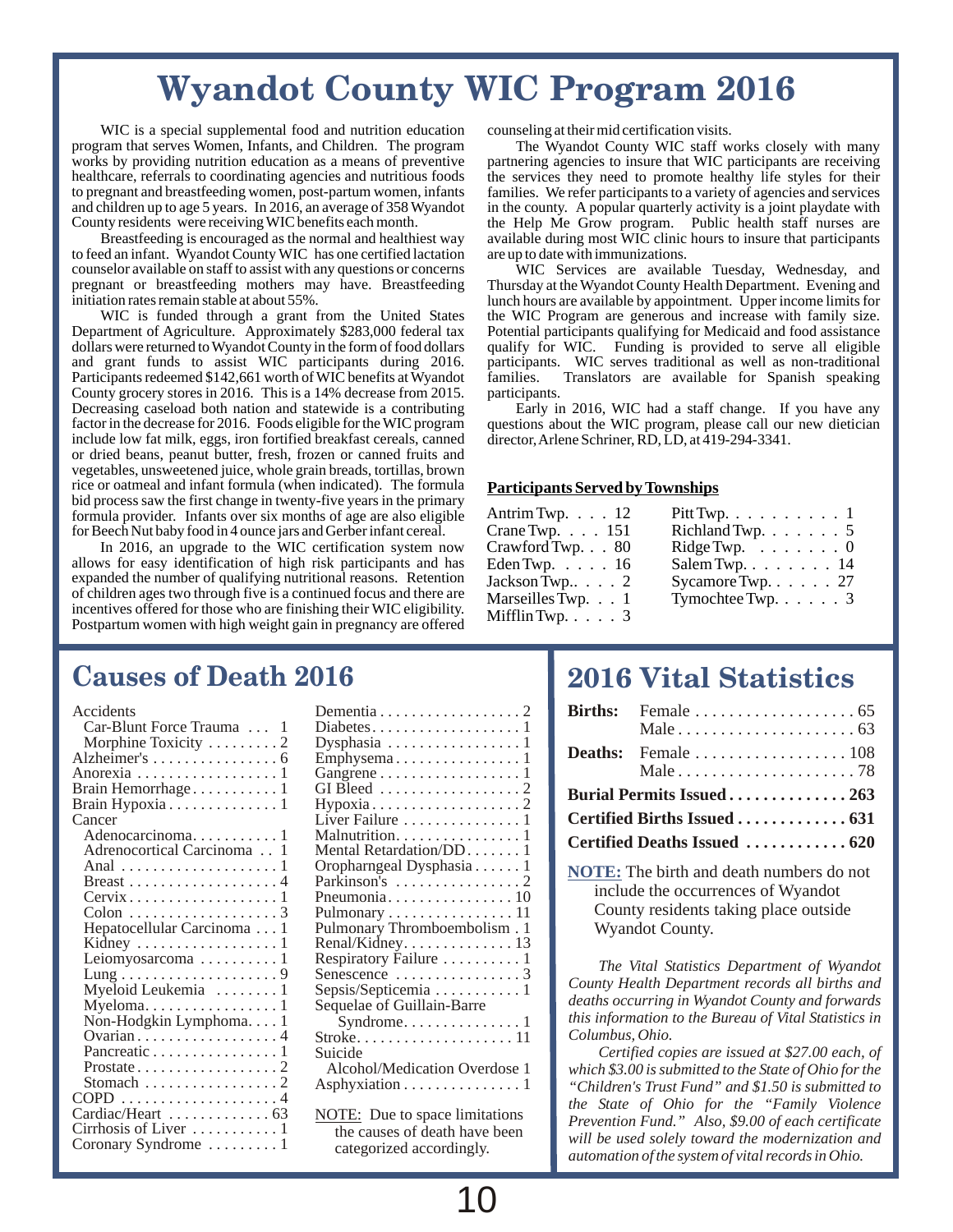# **Wyandot County Home Health Agency**

# **Serving Wyandot County Residents since 1966**

Wyandot County Home Health has provided high-quality, comprehensive home care to the residents of Wyandot County for nearly half a century. Agency service lines include Skilled Nursing, Therapies and Home Health Aides. In today's ever-changing health care landscape, the agency remains committed to providing residents with patient-centered care that combines both tradition and innovation. As a provider of post-acute care services, Wyandot County Home Health is focused on reducing avoidable hospitalizations, meeting the goals of individuals and local organizations.



# Statistical Data

Surrounding Counties: Hardin County 2 Clients, 73 Visits Seneca County 1 Client, 24 Visits

| <b>VISITS</b>            | 2013   | 2014   | 2015   | 2016   |
|--------------------------|--------|--------|--------|--------|
| <b>Nursing Visits</b>    | 4.045  | 3,915  | 3,986  | 4,706  |
| Physical Therapy         | 2,280  | 1,686  | 1,390  | 2,023  |
| Occupational Therapy     | 429    | 252    | 2.77   | 891    |
| Speech Therapy           | 48     |        | 31     | 102    |
| Home Health Aide         | 8.624  | 9.008  | 7.932  | 7,403  |
| <b>Total Visits</b>      | 15,426 | 15,362 | 14,039 | 15,125 |
| <b>Number of Clients</b> | 326    | 296    | 281    | 338    |